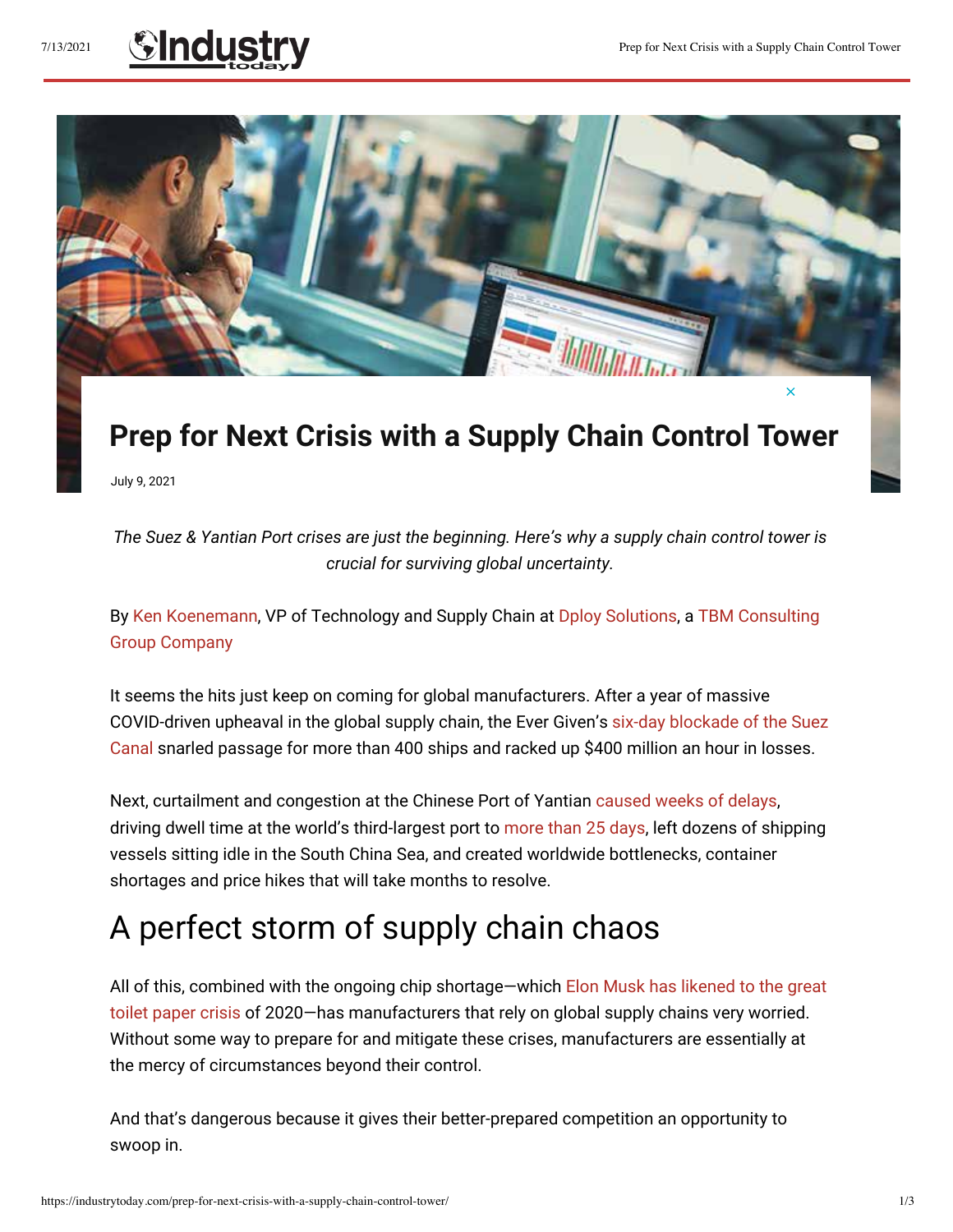$\overline{\mathsf{x}}$ 



*Dploy Solutions supply chain analytics dashboard provides details into inventory levels and customer quantity data by region.*

## Take charge with a control tower

[Supply chain control towers](https://www.dploysolutions.com/blog/visibility-variability-velocity-the-value-of-a-supply-chain-control-tower/) have emerged as an essential tool in managing globally integrated manufacturing by helping companies to see what's happening, make fast decisions and act quickly to reduce the impact of supply chain hurdles, whether it's a small hiccup or a major crisis. By bringing together the right combination of data, intelligence and technology, the control tower enables visibility, variability and velocity across the business. Here's how it can help:

**• Visibility.** The ability to see what's going on with your suppliers is critical. Depending on your freight forwarder's level of sophistication, you may get notices about when supplies will ship, when they're loaded and a rough delivery estimate. But what you don't see are the confounding circumstances—how many other ships are waiting to load, delays or downtime at critical shipping ports, etc.—all of which can impact expected delivery timelines.A control tiower brings all these factors into view quickly and easily, allowing you to make decisions that could expedite delivery. Sure, you could compile this data yourself manually, but it's tedious, laborious and time-consuming, and by the time you get all the data together, it's probably already changed.